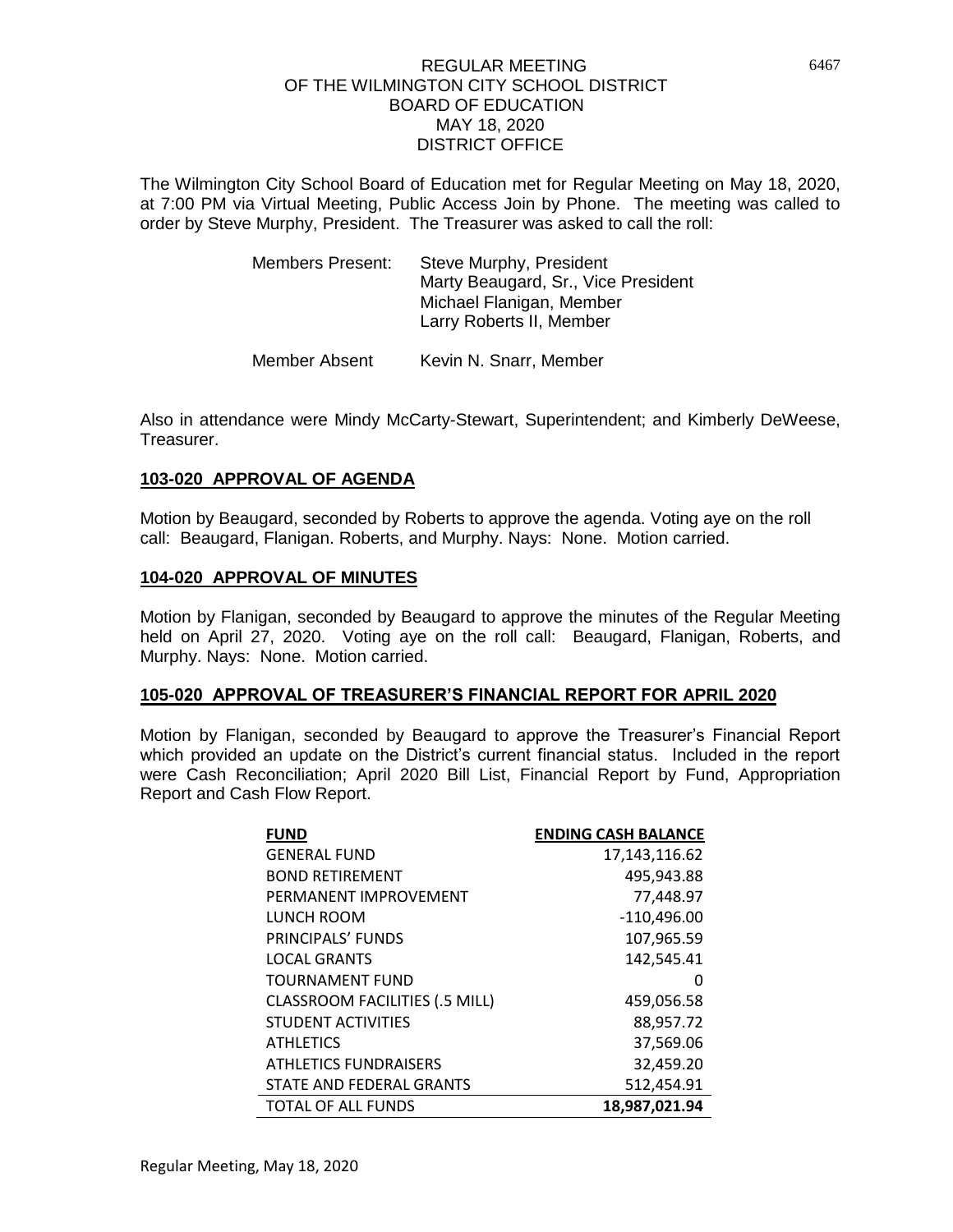Voting aye on the roll call: Beaugard, Flanigan, Roberts, and Murphy. Nays: None. Motion carried.

## **106-020 APPROVAL OF FIVE-YEAR FORECAST AND ASSUMPTIONS FOR THE MAY 2020 SUBMISSION TO THE OHIO DEPARTMENT OF EDUCATION**

Motion by Flanigan, seconded by Beaugard to approve the Five-Year Forecast and Assumptions for the May 2020 submission to the Ohio Department of Education by May 31, 2020. Voting aye on the roll call: Beaugard, Flanigan. Roberts, and Murphy. Nays: None. Motion carried.

## **107-020 APPROVAL OF DONATION / 202017**

Motion by Flanigan, seconded by Beaugard to approve the following donation:

Yamaha Alto Saxophone valued at \$750 from Jeff and June Fryman.

Voting aye on the roll call: Beaugard, Flanigan. Roberts, and Murphy. Nays: None. Motion carried.

## **108-020 APPROVAL OF AGREEMENT / SOUTHERN OHIO EDUCATIONAL SERVICE CENTER**

Motion by Roberts, seconded by Beaugard to approve an agreement with the Southern Ohio Educational Service Center (SOESC) for the purpose of providing services to the District, July 1, 2020 through June 30, 2021. Voting aye on the roll call: Beaugard, Flanigan. Roberts, and Murphy. Nays: None. Motion carried.

## **109-020 APPROVAL OF AGREEMENT / SOESC / HOPEWELL REGION 14**

Motion by Roberts, seconded by Beaugard to approve an agreement with the Southern Ohio Educational Service Center (SOESC), fiscal agent for Region 14-Hopewell Center for the purpose of providing special education services to the District, July 1, 2020 through June 30, 2021. Voting aye on the roll call: Beaugard, Flanigan. Roberts, and Murphy. Nays: None. Motion carried.

## **110-020 APPROVAL OF AGREEMENT / MIAMI VALLEY EDUCATIONAL COMPUTER ASSOCIATION**

Motion by Roberts, seconded by Beaugard to approve an agreement with the Miami Valley Educational Computer Association (MVECA) for services for FY21. Voting aye on the roll call: Beaugard, Flanigan. Roberts, and Murphy. Nays: None. Motion carried

## **111-020 APPROVAL OF RESOLUTION / OAPSE**

Motion by Roberts, seconded by Beaugard to approve a resolution to implement a limited reduction in force in accordance with provisions of the collective bargaining agreement in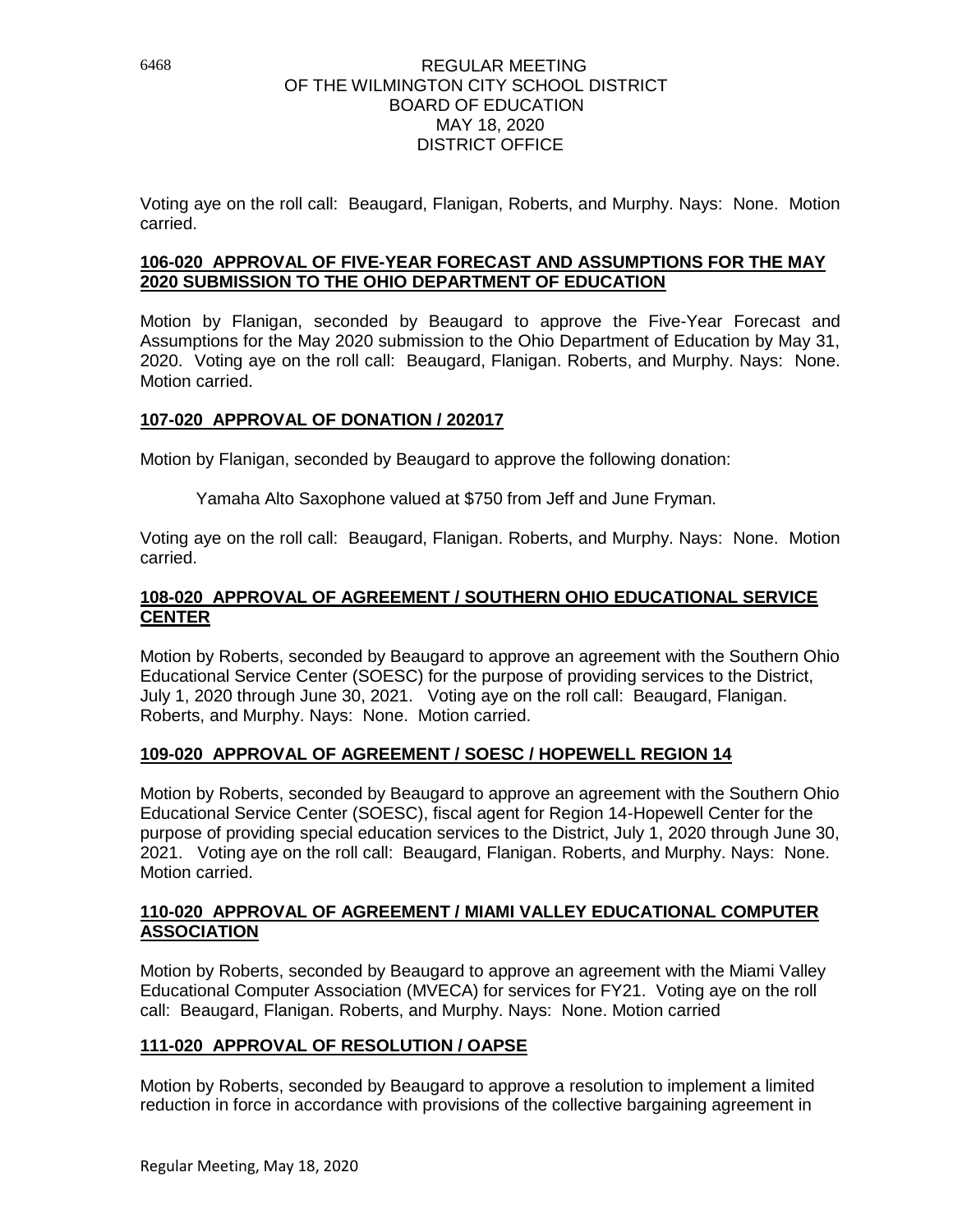effect between the Board and the Ohio Association of Public School Employees and its Local #486.Voting aye on the roll call: Beaugard, Flanigan. Roberts, and Murphy. Nays: None. Motion carried.

#### **112-020 APPROVAL OF AGREEMENT / PRODIGY BUILDING SOLUTIONS**

Motion by Roberts, seconded by Beaugard to approve a contract with Prodigy Building Solutions to remove our underground diesel tank and finish installing and connecting our above ground tank to our fuel dispenser. The contract is through our membership with the TIPS Purchasing Cooperative, and the contract cost is \$153,713. Voting aye on the roll call: Beaugard, Flanigan. Roberts, and Murphy. Nays: None. Motion carried.

#### **113-020 APPROVAL OF EMPLOYMENT / CERTIFIED ADMINISTRATION / 2020-21**

Motion by Flanigan, seconded by Beaugard to approve the following administrative contracts effective 8/1/20:

| <b>Troy Diels, Athletic Director</b>   | 3 year contract |
|----------------------------------------|-----------------|
| Jennifer Martin, East End Principal    | 3 year contract |
| Nicole Quallen, Curriculum Director    | 3 year contract |
| Samantha Woodruff, WHS Asst. Principal | 3 year contract |

Voting aye on the roll call: Beaugard, Flanigan. Roberts, and Murphy. Nays: None. Motion carried.

#### **114-020 ACCEPT RESIGNATION / UNGER / 2020-21**

Motion by Flanigan, seconded by Beaugard to accept the following resignation:

*Matt Unger, WHS Principal Effective July 31, 2020* 

Voting aye on the roll call: Beaugard, Flanigan, Roberts, and Murphy. Nays: None. Motion carried.

#### **115-020 ACCEPT RESIGNATION REQUESTS**

Motion by Flanigan, seconded by Roberts to accept the following resignations:

| Justin Tomlin, Teacher (WHS) | Effective 8/1/2020 |                     |
|------------------------------|--------------------|---------------------|
| Maria Loyd, Teach (Denver)   |                    | Effective 5/22/2020 |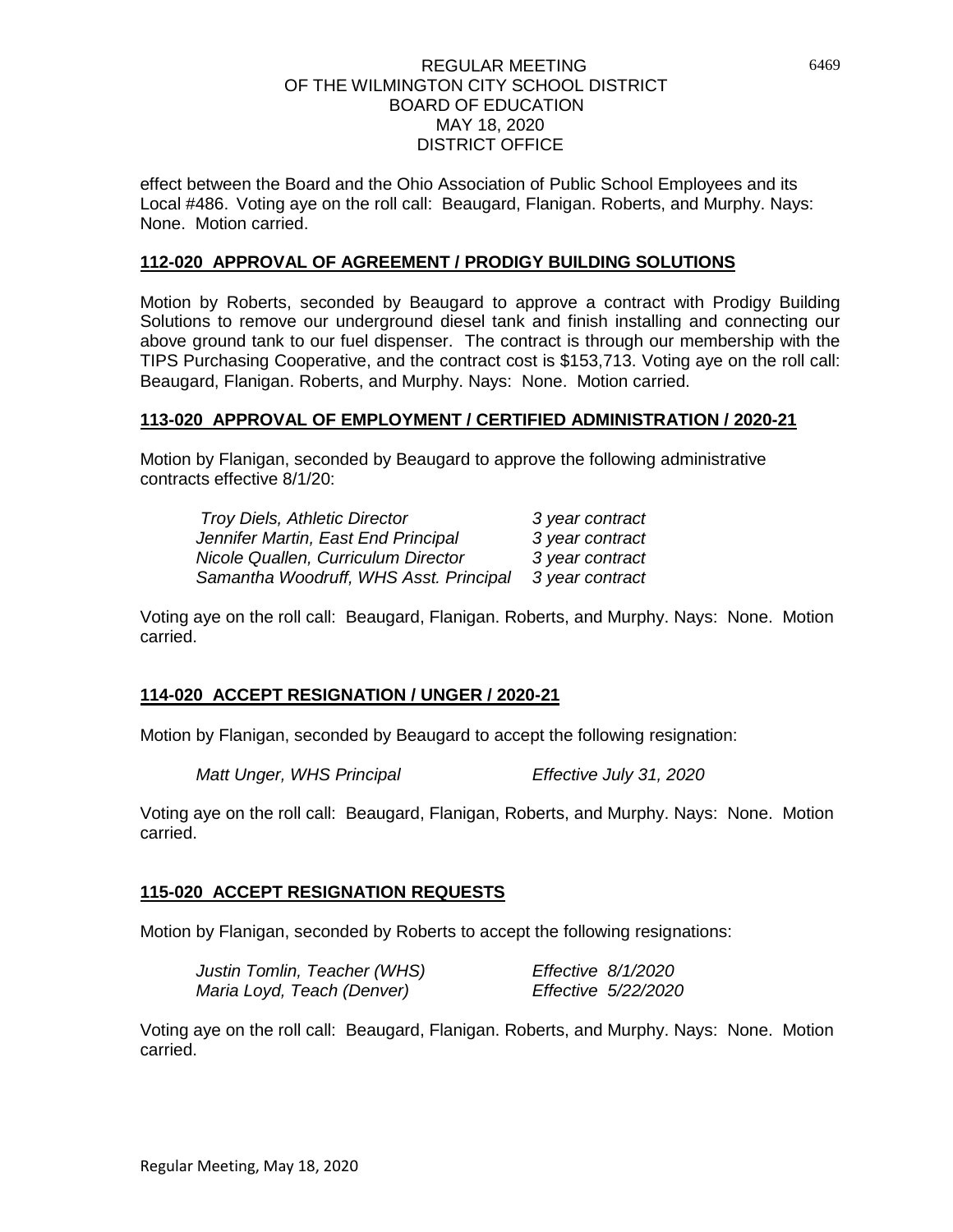# **116-020 APPROVAL OF SALARY STEPS / TEACHERS / ONE-YEAR LIMITED CONTRACTS / 2020-21**

Motion by Flanigan, seconded by Roberts to approve issuing the following certified personnel One-Year Limited Contracts for the 2020-21 school year:

| <b>Name</b>                 | <b>Step</b> | <b>Name</b>                  | <b>Step</b> |
|-----------------------------|-------------|------------------------------|-------------|
| <b>RIAN ADAMS</b>           | $III-2$     | MATTHEW KRAMER               | $IV-11$     |
| CYNTHIA AHERN               | $IV-4$      | BRITTANY LARKIN              | $V-1$       |
| <b>ABIGAIL ARACE</b>        | $V-1$       | ANDREW LEFEVRE               | $V-6$       |
| <b>HILLARY BATTRELL</b>     | $IV-15$     | <b>HEATHER LESLIE</b>        | $V-13$      |
| <b>LAURA BESSER</b>         | $VI-20$     | <b>KATHERINE LICHT</b>       | $IV-4$      |
| <b>ELIZABETH BIGGANE</b>    | $III-2$     | <b>MINDY LOHREY</b>          | $V - 12$    |
| <b>LEANNE BISHOP</b>        | $V - 7$     | <b>KENNETH LYDY</b>          | $V - 13$    |
| <b>ZACHARY BLACK</b>        | $V-6$       | <i>STEPHANIE MANSO</i>       | $VI-15$     |
| <b>RYAN BOUTS</b>           | $IV-6$      | <b>CHRISTY MATHENY</b>       | $V-8$       |
| <b>EMILY BRAUTIGAM</b>      | $IV-2$      | <b>BENJAMIN MCCOY</b>        | $V - 13$    |
| <b>ISAAC BRAY</b>           | $VI-2$      | <b>EMILY MCCOY</b>           | $V-7$       |
| <b>DUSTIN BROWN</b>         | $VI-3$      | AMANDA MCFADDEN              | $III-6$     |
| <b>ELIZABETH BRUNS</b>      | $V-5$       | <b>CIARA MCGEE</b>           | II-5        |
| JAMIE BRYANT                | $VI-13$     | <b>CATHLEEN MCLAUGHLIN</b>   | $V-9$       |
| ALLYSON BUCHER              | $V-1$       | <b>WILL MCNALLY</b>          | $IV-8$      |
| <b>MARGARET CADWALLADER</b> | V-6         | <b>ERIN MOORE</b>            | $III-10$    |
| <b>CONNOR CALDWELL</b>      | $III-1$     | <b>SARAH NEMCIC</b>          | $IV-6$      |
| MEGAN CALDWELL              | $II - 1$    | MARY O'BOYLE                 | $IV-25$     |
| LINDSEY CALLAHAN            | $VI-13$     | <b>CHRISTOPHER O'CONNELL</b> | $VI-12$     |
| <b>DIANA CAMP</b>           | $III-25$    | <b>DILLON ONEY</b>           | $III-5$     |
| <b>LORA CAMP</b>            | $V-8$       | <b>DEREK OSTERBROCK</b>      | $III-12$    |
| <b>TANYA CAMPBELL</b>       | $VI-20$     | <b>MARGARET PARSONS</b>      | $III-3$     |
| <b>COURTNEY CAPARSO</b>     | $VI-15$     | <b>RACHEL PIERCE</b>         | $II-1$      |
| <b>TESSA CAREY</b>          | $IV-7$      | <b>KELLY PINKERTON</b>       | $IV - 7$    |
| <b>TIFFANY CHANEY</b>       | $V-15$      | <b>KAYLA REAVIS</b>          | $III - 7$   |
| <b>KAREN CLARKE</b>         | $VI-12$     | <b>ALEXANDER RICKEY</b>      | $VI-2$      |
| AMY COCHRAN                 | $V-15$      | <b>JOSHUA ROBERTS</b>        | $V - 7$     |
| JENNIFER CONARROE           | $V-13$      | <b>TIFFANY RUSHING</b>       | $III-4$     |
| <b>NICOLE CORBIN</b>        | $III-12$    | <b>HEIDI SCHRINER</b>        | $V - 15$    |
| CYNTHIA CULBERSON           | $IV-20$     | <b>DEREK SCOTT</b>           | $V-9$       |
| <b>ASHLEY DAVIS</b>         | $V-5$       | MEGAN SELLERS                | $IV-3$      |
| <b>LEIGHANNE DAVIS</b>      | $IV-3$      | <b>MILISSA SEXTON</b>        | $V - 10$    |
| NATASHA DEBOARD             | $II-3$      | <b>JESSICA SHELTON</b>       | V-6         |
| THOMAS DIMARINO             | $II-2$      | ALEA SHOPE                   | $IV-7$      |
| JONATHAN ELMEIER            | $VI-13$     | ADAM SHULTZ                  | $V - 7$     |
| <b>TAYLOR FANTA</b>         | $V-1$       | <b>BRANDY SMITH</b>          | $VI-13$     |
| <b>DIANA FIELDS</b>         | $VI-13$     | <b>NICOLE SMITH</b>          | $II - 15$   |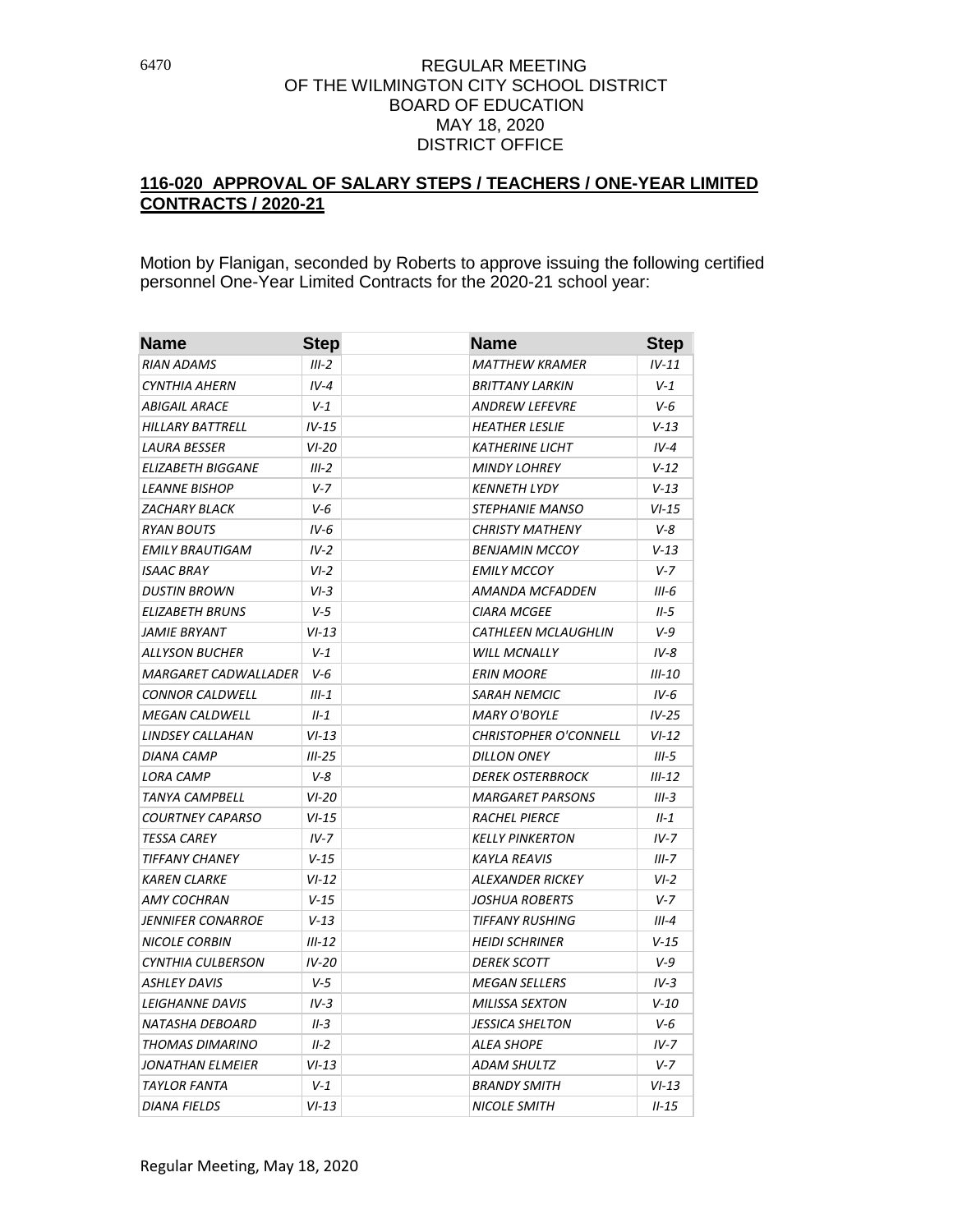| <b>CAYLEE FREYTAG</b>      | $V - 7$   | ANNA SOLLENBERGER        | $II-2$   |
|----------------------------|-----------|--------------------------|----------|
| <b>MATTHEW GEGGIE</b>      | $V-20$    | <b>LAUREN SPIRES</b>     | $V - 4$  |
| JOMELLE GOODBAR            | $III-9$   | <b>MATTHEW SPRADLIN</b>  | $VI-15$  |
| <b>JACOB GREEN</b>         | $II - 11$ | <b>ROBIN SPRADLIN</b>    | $IV-20$  |
| <b>SUZANNE GRIPENBERG</b>  | $V - 20$  | SUSANNA SPURLOCK         | $V - 11$ |
| <b>CASSANDRA HALE</b>      | $III-2$   | <b>LEANNE STONE</b>      | $IV-25$  |
| <b>TRACEY HARLAN</b>       | $V - R$   | <b>JUSTIN STOUT</b>      | $V - 7$  |
| <b>HEATHER HARMON</b>      | $V - 11$  | <b>RYAN STUCKEY</b>      | $IV-4$   |
| <b>DANIEL HELLMUND</b>     | $V - 10$  | <b>ERIN SUTTON</b>       | $V - 15$ |
| <b>ERIN HENRY</b>          | $IV-9$    | <b>MEAGAN SWEENEY</b>    | $II-1$   |
| <b>SHEENA HENRY</b>        | $IV-7$    | <b>VINCENT TAYLOR</b>    | $IV-3$   |
| <b>JENNIFER HOHENBRINK</b> | $VI-13$   | <b>JASMINE TOLBERT</b>   | $VI-4$   |
| <b>AMBER HOLLINS</b>       | $V - 13$  | <b>AARON VEATCH</b>      | $V-2$    |
| <b>LESLIE HOLMES</b>       | $IV-25$   | JEFFREY WARIX            | $III-20$ |
| <b>MAKAYLA HOPPLE</b>      | $III-1$   | <b>CAITLYNN WARNER</b>   | $III-1$  |
| <b>JESSICA HOUDIESHELL</b> | $III-10$  | <b>ANNA WELCH</b>        | $V - 10$ |
| <b>RACHAEL HUDSON</b>      | $IV-8$    | ALICIA WEST              | $V - 13$ |
| <b>MARCI HUELSKAMP</b>     | $VI-13$   | <b>KAYLA WHITMAN</b>     | $VI-5$   |
| <b>NICHOLAS HUGHES</b>     | $III-9$   | <b>ELEXIS WIEDERHOLD</b> | $II-5$   |
| <b>ANNE JACOBSEN</b>       | $V - 11$  | <b>MORGAN WILES</b>      | $V-3$    |
| <b>DUSTIN JAMES</b>        | $II-9$    | <b>KERRY WILKINSON</b>   | $VI-9$   |
| <b>ALYSSA JENKINS</b>      | $V-1$     | <b>TYLER WILLIAMS</b>    | $V - 7$  |
| <b>VALORIE JOHNSON</b>     | $IV-13$   | <b>ZACHARY WILLIAMS</b>  | $IV-15$  |
| <b>ANGELA KILLEN</b>       | $V - 15$  | ELIZABETH YOUNG          | $IV-20$  |
| <b>SCOTT KILLEN</b>        | $V - 15$  | <b>HOLLY YOUNG</b>       | $V - 11$ |
| <b>ALEXANDRIA KOHLS</b>    | $III-5$   |                          |          |
| <b>CORA KRAMER</b>         | V-4       |                          |          |

Voting aye on the roll call: Beaugard, Flanigan. Roberts, and Murphy. Nays: None. Motion carried.

#### **117-020 APPROVAL OF SALARY NOTICES / SALARY STEPS / CONTINUING CONTRACTS / 2020-21**

Motion by Flanigan, seconded by Roberts to approve issuing the following certified personnel Salary Notices for Continuing Contract Status for the 2020-21 school year:

| <b>Name</b>                | <b>Step</b> | <b>Name</b>            | <b>Step</b> |
|----------------------------|-------------|------------------------|-------------|
| <b>THERESA BARLEY</b>      | $VI-15$     | <b>JENNIFER HUNT</b>   | $VI-15$     |
| <b>SHARON CLIFTON</b>      | $V - 25$    | THAD INWOOD            | $V - 25$    |
| <b>DOUGLAS COOPER</b>      | $VI-25$     | <b>COLLEEN KELLY</b>   | $VI-25$     |
| <b>DOUGLAS DAVIS</b>       | $V - 25$    | <b>JULIE KNOBLAUCH</b> | $VI-25$     |
| <b>KRISTIN de FASSELLE</b> | $V - 15$    | <b>MELISSA KRAUSE</b>  | $V - 25$    |
| <b>AMY DEPP</b>            | $V - 25$    | <b>PAUL KRAUSE</b>     | $IV-25$     |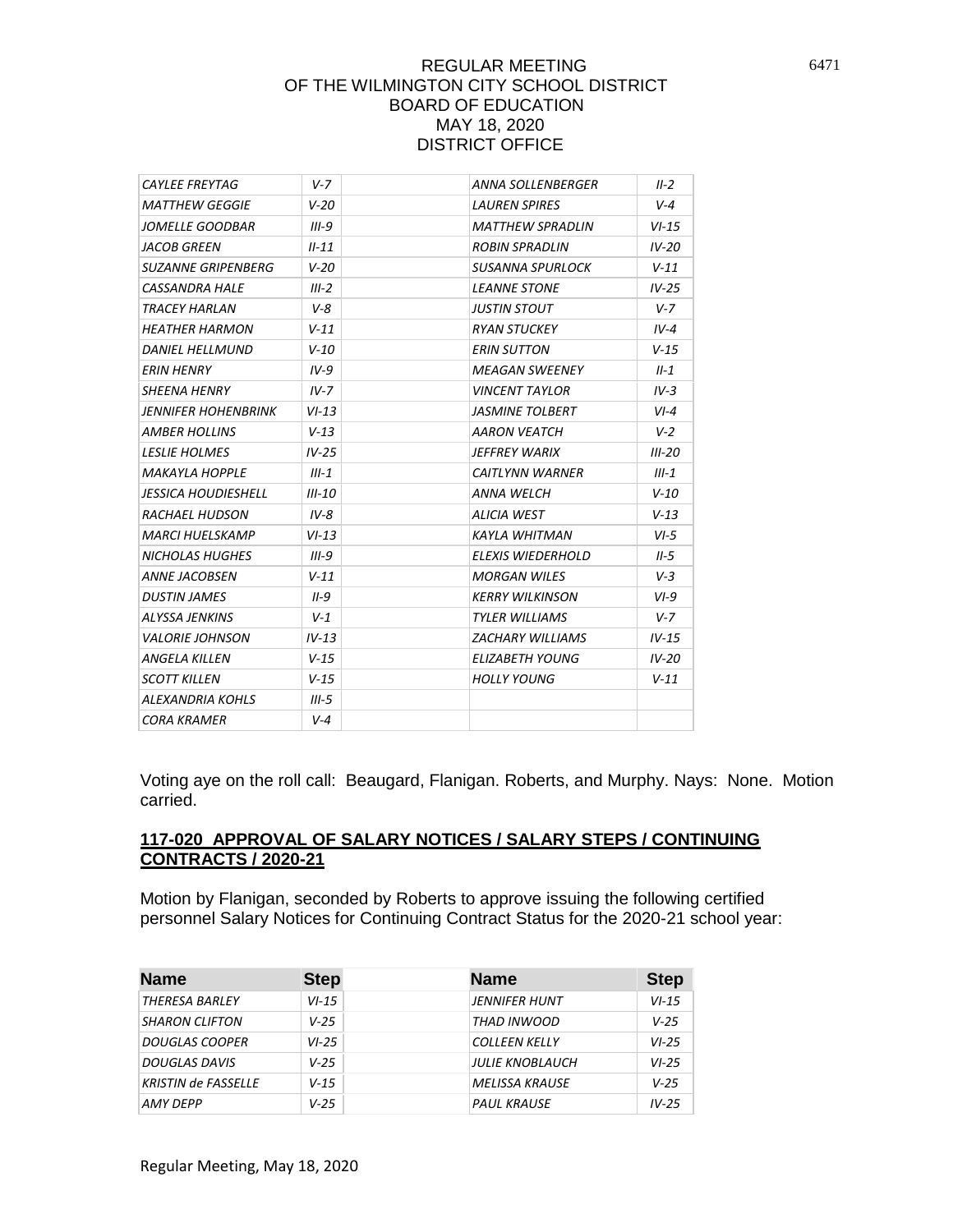| JENNIFER DOTSON            | $V - 25$ | <b>LESLIE MASSIE</b>     | $VI-25$  |
|----------------------------|----------|--------------------------|----------|
| <b>HEATHER FRANKS</b>      | $V - 12$ | LAURA MOYER              | $VI-25$  |
| <b>RICHARD GARNAI</b>      | $VI-25$  | SHARI MURPHY             | $V - 20$ |
| LISA GEGGIE                | $V - 20$ | JENNIFER NAGEL           | $V - 20$ |
| JOSEPH GIGANDET            | $V - 13$ | <b>STEPHANIE NELSON</b>  | $V - 20$ |
| SONDRA GILBERT             | $VI-20$  | <b>DENISE PERKINS</b>    | $VI-20$  |
| LINDA GLAZEWSKI            | $VI-25$  | <b>KENNETH PLATT</b>     | $IV-25$  |
| <b>JASON GODDARD</b>       | $VI-20$  | <i>JAIME POLSTON</i>     | $V-15$   |
| JUSTIN GOODMAN             | V-20     | <i>STEVEN REED</i>       | $V - 20$ |
| <b>JESSICA GRIMES</b>      | $V - 20$ | <b>JESSICA STEELE</b>    | $V - 13$ |
| <b>MARY GROVES</b>         | $VI-25$  | <b>NATALIE STEINMETZ</b> | $VI-25$  |
| <b>LARITA HARRIS-JONES</b> | $V - 13$ | JEFFREY STEVENSON        | $VI-25$  |
| JENNIFER HATFIELD          | $V - 25$ | <b>DIGNA TAVERAS</b>     | $VI-20$  |
| <b>KRISTA HAWK</b>         | $V - 15$ | <b>JANE TAYLOR</b>       | $V - 15$ |
| <b>SHERRY HICKEY</b>       | $VI-20$  | <b>SHARI WALKER</b>      | $V - 25$ |
| <b>MITCHELL HOPF</b>       | $V - 15$ | <b>ASHLEY WOLF</b>       | $VI-11$  |
|                            |          |                          |          |

Voting aye on the roll call: Beaugard, Flanigan. Roberts, and Murphy. Nays: None. Motion carried.

### **118-020 APPROVAL OF EMPLOYMENT / SUBSTITUTE TEACHERS / 2020-21**

Motion by Flanigan, seconded by Roberts to approve employment of the following substitute teachers on an "as needed" basis for the 2020-21 school year at the current Board approved substitute rate pending completion of all requirements for employment:

| Akers, Chester          | Arrington, Tosha   | Bailey, Mary         |
|-------------------------|--------------------|----------------------|
| Barga, Andrea           | Barrett, Janet     | Bloom, Zachary       |
| <b>Brackemyre, Tony</b> | Bray, Nicea        | Brewer, Glen         |
| Brooks, Rachel          | Captain, Rodney    | Carroll, Bennie      |
| Carter, Karen           | Cherrington, Lana  | Cloud, Destry        |
| Cobb, Cynthia           | Combs, Beth        | Countryman, Dorothy  |
| Creamer, Donald         | Curtis, Robert     | Custis, Jennifer     |
| Dean, Jamie             | Deskins, Jacob     | Douglas, Keri        |
| Downing, Gary           | Drake, Lori        | El-Macharrafie, Imad |
| Everhart, Suzette       | Farr, Amy          | Fliehman, Ken        |
| Frary, Amy              | French, Erika      | Friend, Nellda       |
| Gauche Kristin          | Gilbert, Keith     | Green, Jeffrey       |
| Griffith, Amy           | Hagan, Ryan        | Hargrave, Charles    |
| Hogsett, Cory           | Holmes, Kylie      | Inwood, Jennifer     |
| Justice, Paulette       | Kocher, Dayna      | Lindsey, Joanne      |
| Logsdon, Ann            | Mabry, Mavis       | Mabry, Randy         |
| Marie, Heidi            | Marion, Kristina   | Marsh, Linda         |
| McGinnis, Toni          | Middleton, Carolyn | Milburn, Brantley    |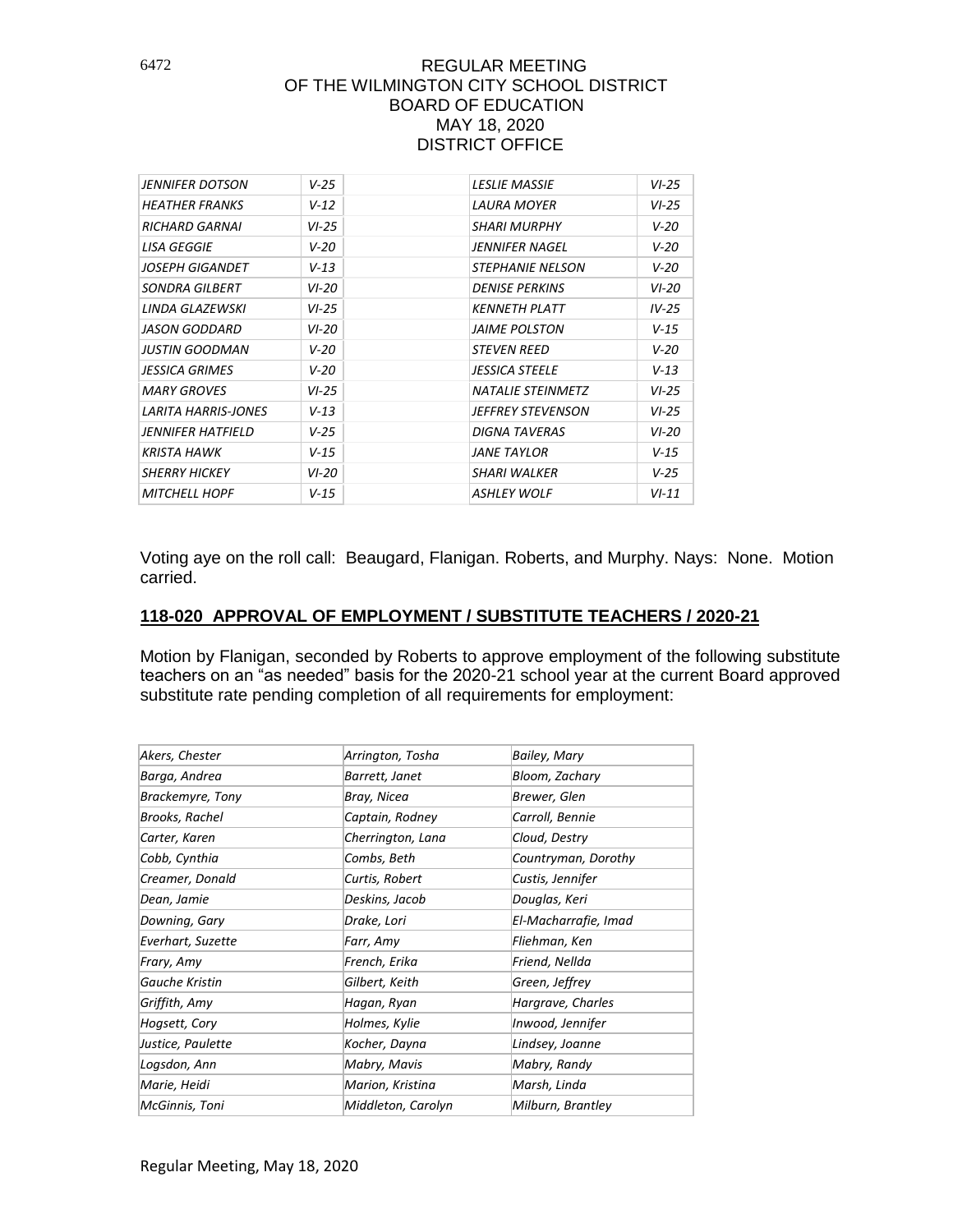| Miller, Connie     | Milner, Sarah           | Minton, Alexia             |
|--------------------|-------------------------|----------------------------|
| Moore, Gaye        | Myers, Sylvia           | Newbry, Jaiden             |
| Noronha, Jane      | O'Connor, Travis        | Page, Kristenne            |
| Pavey, Cameron     | Penwell-Purdin, Kathryn | Peters, Mark               |
| Peters, Mary       | Phillips, Debby         | Price, Rachel              |
| Rager, April       | Raizk, Mary Ann         | Richmond, Bryan            |
| Riesenberg, Monica | Roeper, Ethel           | Runk, Samuel               |
| Shivers, Paul      | Siders, Jennifer        | Smith, Amy                 |
| Smith, Anna        | Snarr, Tanya            | Snook, Christina           |
| Snowball, William  | Solais, Patsy           | Spring, Joel               |
| Straight, Gina     | Thacker, Scott          | Tippett, Dow               |
| Trevino, Daniel    | Veidt, Kelli            | Waulk, Dale                |
| Webb, Regina       | Wells, Jessica          | White, Deborah             |
| Wooddell, Margaret | Wright, Caitlin         | Yanez Grimaldo, Jesus Lehi |
| Young, Dawn        | Zeckser, Debra          | Zurface, Amy               |

Voting aye on the roll call: Beaugard, Flanigan. Roberts, and Murphy. Nays: None. Motion carried.

## **119-020 APPROVAL OF EMPLOYMENT / PERMANENT SUBSTITUTE TEACHER / 2020-21**

Motion by Flannigan, seconded by Roberts to approve employment of *Sueanne Mapes* as a Permanent Substitue Teacher for the 2020-21 school year. Pay will be at the current Board approved permanent substitute daily rate.

Voting aye on the roll call: Beaugard, Flanigan. Roberts, and Murphy. Nays: None. Motion carried.

## **120-020 APPROVAL OF EMPLOYMENT / ONE-YEAR LIMITED CONTRACTS / 2020-21**

Motion by Flannigan, seconded by Roberts to approve the following teachers on a one-year limited contract for the 2020-21 school year. Salaries and benefits per the WEA Negotiated Agreement and Salary Schedule.

| Seth Myers             | <b>WMS ELA Teacher</b>   |
|------------------------|--------------------------|
| <b>Katrina Vickers</b> | <b>WMS MH Teacher</b>    |
| Morgan Combs           | <b>WMS Counselor</b>     |
| Emma Windham           | <b>WMS ELA Teacher</b>   |
| <b>Heather Thorne</b>  | <b>Preschool Teacher</b> |
|                        |                          |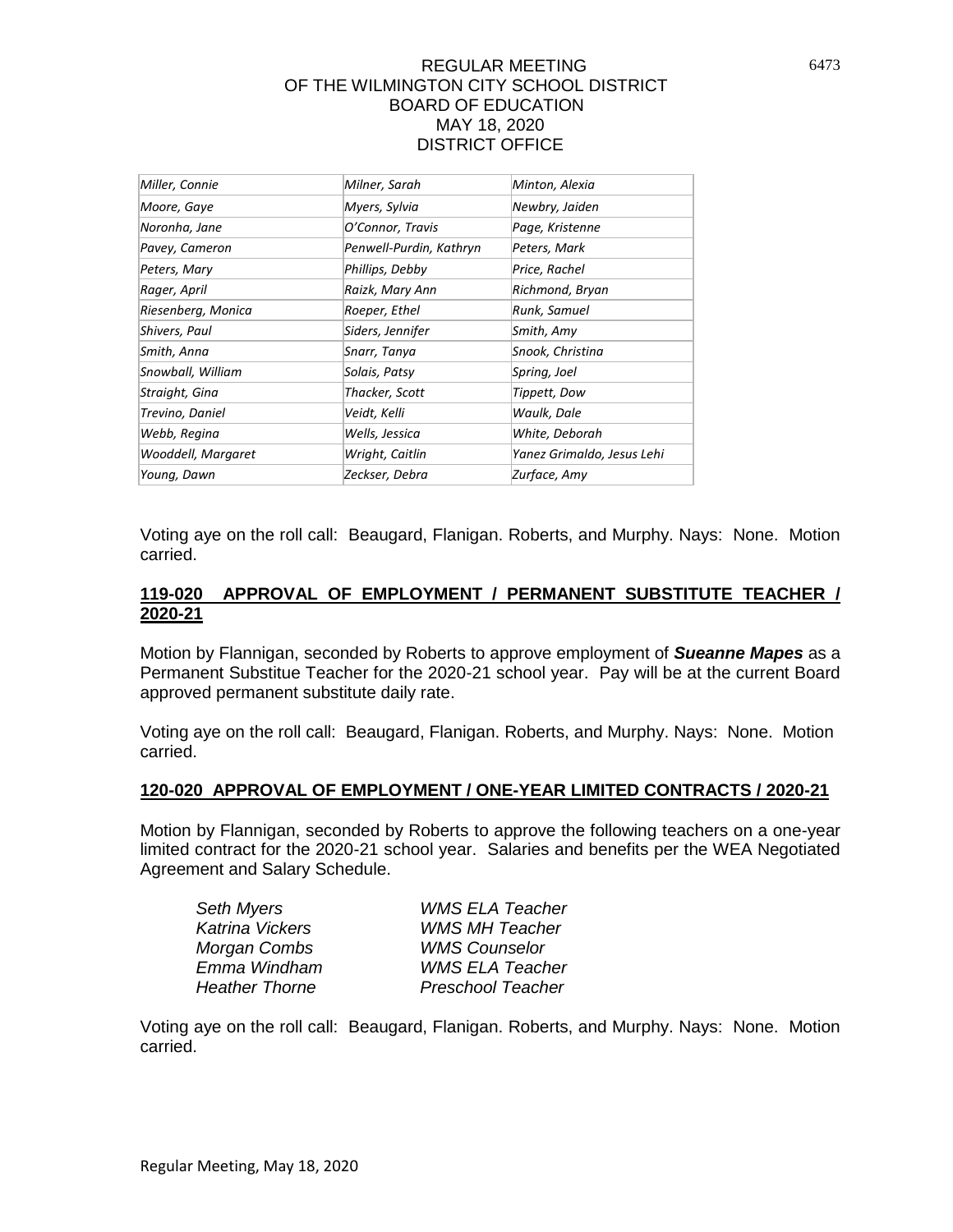## **121-020 ACCEPT RESIGNATION / GREG BISHOP / BUS DRIVER**

Motion by Beaugard, seconded by Flanigan to accept the following resignation:

*Greg Bishop, Bus Driver Effective 5/6/2020* 

Voting aye on the roll call: Beaugard, Flanigan. Roberts, and Murphy. Nays: None. Motion carried.

## **122-020 APPROVAL OF SALARY NOTICES / CLASSIFIED STAFF/ 2020-21**

Motion by Beaugard, seconded by Flanigan to approve the following classified staff salary notices for the 2020-21 school year:

| <b>Name</b>             | <b>Job Title</b>        |    | <b>Step Name</b>         | <b>Job Title</b>              | <b>Step</b> |
|-------------------------|-------------------------|----|--------------------------|-------------------------------|-------------|
| <b>GARY ANDREWS</b>     | <b>MAINTENANCE II</b>   | 9  | <b>JEANIE CLUXTON</b>    | <b>COOK</b>                   | 9           |
| <b>BRUCE DAVIS</b>      | <b>MAINTENANCE II</b>   | 9  | <b>ANNE CONSTANT</b>     | СООК                          | 15          |
|                         |                         |    | JEAN DRAKE               | <b>COOK</b>                   | 15          |
| OKLE AUSTIN             | <b>HEAD CUSTODIAN</b>   | 20 | <b>LANA FUNK</b>         | <b>COOK</b>                   | 3           |
| <b>TIM BENNING</b>      | <b>CUSTODIAN</b>        | 9  | <b>CATHERINE MAKI</b>    | <b>HEAD COOK</b>              | 9           |
| <b>DENISE BENNETT</b>   | CUSTODIAN               | 3  | JAYNE MCCOY              | HEAD COOK                     | 20          |
| <b>JOANN BROOKE</b>     | <b>CUSTODIAN</b>        | 3  | <b>STEPHANIE MORETON</b> | <b>HEAD COOK</b>              | 20          |
| TAMMY CARR              | CUSTODIAN               | 15 | PRISCILLA NORMAN         | соок                          | 15          |
| ANGELA DRAKE            | <b>CUSTODIAN</b>        | 3  | <b>DIANA PARKS</b>       | <b>HEAD COOK</b>              | 20          |
| <b>DWAIN FAULKNER</b>   | <b>CUSTODIAN</b>        | 5  | <b>TAMMY RAYSON</b>      | <b>COOK</b>                   | 20          |
| <b>LAWRENCE HOUSER</b>  | <b>CUSTODIAN</b>        | 1  | <b>SHANDEE SCHOTT</b>    | СООК                          | 3           |
| KATHRYN NEANOVER        | CUSTODIAN               | 7  | <b>CHRISELDA SHANKS</b>  | соок                          | 9           |
| <b>MARTIN PRIEST</b>    | <b>HEAD CUSTODIAN</b>   | 20 | <b>RHONDA STORY</b>      | <b>COOK</b>                   | 8           |
| <b>MYRON PYLES</b>      | <b>CUSTODIAN</b>        | 8  | LINDA STRIDER            | <b>HEAD COOK</b>              | 20          |
| <b>ROBERT PYLES</b>     | <b>CUSTODIAN</b>        | 7  | <b>MELISSA TAYLOR</b>    | соок                          | 9           |
| <b>ROBERT VANCE</b>     | <b>CUSTODIAN</b>        | 9  | <b>CHRISTINE TERRY</b>   | <b>COOK</b>                   | 9           |
| <b>KIMBERLY WATSON</b>  | <b>HEAD CUSTODIAN</b>   | 9  | THELMA WALKER            | СООК                          | 3           |
| <b>RALPH WHITE</b>      | <b>HEAD CUSTODIAN</b>   | 15 | <b>STEPHANIE WHEELER</b> | соок                          | 7           |
| <b>ROBERT WILDER</b>    | <b>HEAD CUSTODIAN</b>   | 9  | <b>KATHY WILLIAMS</b>    | COOK                          | 9           |
|                         |                         |    | GLENDORA YOUNG           | <b>COOK</b>                   | 20          |
| TAMMY ALLEN             | <b>EDUCATIONAL AIDE</b> | 7  |                          |                               |             |
| <b>LISA ANGST</b>       | <b>EDUCATIONAL AIDE</b> | 9  |                          |                               |             |
| <b>CARMELLA CONLEY</b>  | <b>EDUCATIONAL AIDE</b> | 15 | <b>DORI ALLEN</b>        | <b>BUS DRIVER</b>             | 3           |
| <b>AMANDA CURRY</b>     | <b>EDUCATIONAL AIDE</b> | 7  | <b>PATRICIA CARREL</b>   | <b>BUS DRIVER</b>             | 7           |
| ELIZABETH DOYLE         | <b>EDUCATIONAL AIDE</b> | 1  | <b>SHARON CARTER</b>     | <b>BUS DRIVER</b>             | 15          |
| <i>MARGARET EDWARDS</i> | <b>EDUCATIONAL AIDE</b> | 9  | <b>CARLA CLOUSER</b>     | <b>BUS DRIVER</b>             | 8           |
| <b>DARLENE</b>          |                         |    |                          |                               |             |
| ELLENBARGER             | <i>EDUCATIONAL AIDE</i> | 3  | <b>ERIC COLE</b>         | <b>BUS DRIVER</b>             | 3           |
| <b>PENNY FLINT</b>      | <b>EDUCATIONAL AIDE</b> | 4  | <b>MELISSA COLLEY</b>    | <b>BUS DRIVER</b>             | 7           |
| TONYA GEHRINGER         | <i>EDUCATIONAL AIDE</i> | 1  | <b>GREGORY COX</b>       | <b>BUS DRIVER</b>             | 9           |
| <b>TAMBERLY GREGORY</b> | <b>PRESCHOOL AIDE</b>   | 3  | <b>DANIEL DEWALL</b>     | <b>BUS DRIVER/MAINTENANCE</b> | 4           |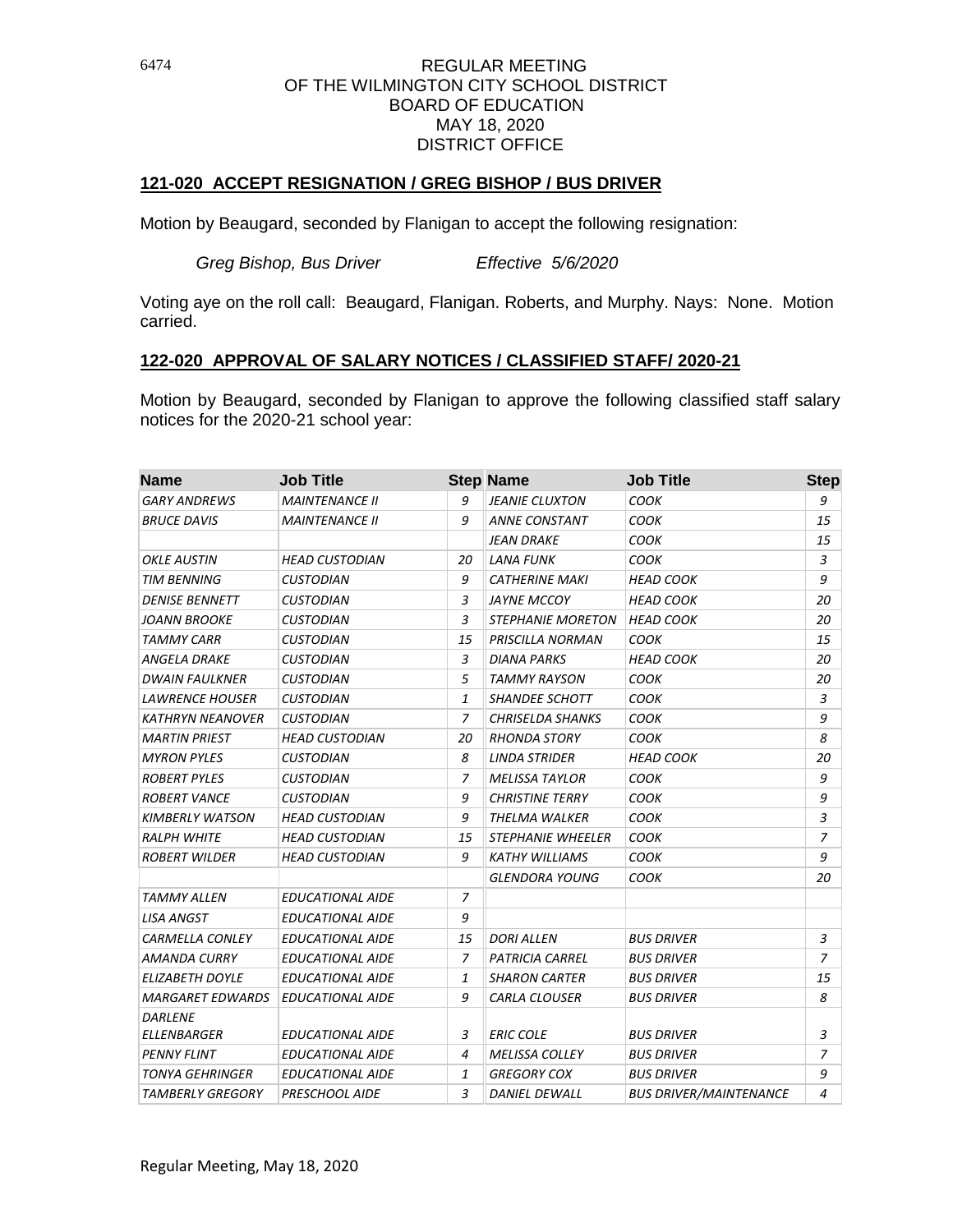| SANDRA HARTMAN            | <b>EDUCATIONAL AIDE</b>       | 15 | <b>THOMAS GALLION</b>                | <b>BUS DRIVER</b>               | 3  |
|---------------------------|-------------------------------|----|--------------------------------------|---------------------------------|----|
| <b>DANICA HUGHES</b>      | <b>EDUCATIONAL AIDE</b>       | 2  | <b>KERI HODSON</b>                   | <b>BUS DRIVER</b>               | 2  |
| AMY HUGHES                | PRESCHOOL AIDE                | 2  | <b>YVETTE LYKINS</b>                 | <b>BUS DRIVER</b>               | 15 |
| <b>CAROL ILG</b>          | AIDE/STUDY HALL MONITOR       | 9  | SUSAN MCGOWAN                        | <b>BUS DRIVER</b>               | 15 |
| NANCY JOHNSON             | <b>COMPUTER AIDE</b>          | 15 | LYDIA MOORE                          | <b>BUS DRIVER</b>               | 20 |
| <b>MASHELL LAYMON</b>     | <b>EDUCATIONAL AIDE</b>       | 9  | <b>INDIA MURPHY</b>                  | <b>BUS DRIVER</b>               | 4  |
| GINA MAGOTEAUX            | <b>EDUCATIONAL AIDE</b>       | 8  | <b>LORI PENCE</b>                    | <b>BUS DRIVER</b>               | 5  |
| <b>BRENDA MCCOPPIN</b>    | <i>EDUCATIONAL AIDE</i>       | 20 | TAMMY RAYSON                         | <b>BUS DRIVER</b>               | 15 |
| <b>CINDY MILLER</b>       | <b>PRESCHOOL AIDE</b>         | 15 | <b>BRYAN RHOADS</b>                  | <b>BUS DRIVER</b>               | 5  |
| <b>LAURIE MILLER</b>      | <b>EDUCATIONAL AIDE</b>       | 8  | LIESHA RICHARDSON                    | <b>BUS DRIVER</b>               | 9  |
| JENNIFER MINZLER          | <b>EDUCATIONAL AIDE</b>       | 6  | <b>DONNA ROBERTS</b>                 | <b>BUS DRIVER</b>               | 15 |
| DAWNITA PEGAN             | <b>EDUCATIONAL AIDE</b>       | 9  | JULIA ROGERS                         | <b>BUS DRIVER</b>               | 9  |
| TAMMY PENNEWITT           | <b>EDUCATIONAL AIDE</b>       | 2  | <b>WILLIAM SCHROEDER</b>             | <b>BUS DRIVER</b>               | 9  |
| JOLENE PIATT              | <b>EDUCATIONAL AIDE</b>       | 3  | JOHN SMITH                           | <b>BUS DRIVER</b>               | 1  |
| PAMELA ROE                | <b>PRESCHOOL AIDE</b>         | 2  | <b>LESLIE STONE</b>                  | <b>BUS DRIVER</b>               | 15 |
| <b>BETHANY SHAFFER</b>    | <b>EDUCATIONAL AIDE</b>       | 1  | <b>TRAVIS STROMAN</b>                | <b>BUS DRIVER</b>               | 0  |
| RHONDA SHUMAKER           | <b>EDUCATIONAL AIDE</b>       | 20 |                                      |                                 |    |
| <b>BRITTANY STARKEY</b>   | <b>EDUCATIONAL AIDE</b>       | 1  | <b>CHERYL HOTTINGER</b>              | <b>BUS AIDE</b>                 | 3  |
| ANGELA TUCKER             | <i>EDUCATIONAL AIDE</i>       | 9  | <b>CACI MOORE</b>                    | <b>BUS AIDE</b>                 | 1  |
| KIMBERLY VAUGHAN          | <i>EDUCATIONAL AIDE</i>       | 15 | LIESHA RICHARDSON                    | <b>BUS AIDE</b>                 | 15 |
| <b>KAY WALT</b>           | <b>EDUCATIONAL AIDE</b>       | 15 | <b>LESLIE STONE</b>                  | <b>BUS AIDE</b>                 | 9  |
| <i>STEPHANIE WILLIAMS</i> | <b>EDUCATION AIDE</b>         | 4  |                                      |                                 |    |
| <b>BRANDON WISE</b>       | <b>EDUCATIONAL AIDE</b>       | 6  | <b>MATTHEW</b><br><b>HERTENSTEIN</b> | <b>MECHANIC</b>                 | 1  |
|                           |                               |    | <b>DARRELL LITTLE</b>                | <b>MECHANIC</b>                 | 15 |
| <b>LYNNELLE CURRY</b>     | <b>COPY CENTER</b>            | 9  |                                      |                                 |    |
| DEBRA THOMAS              | <i>OFFICE AIDE</i>            | 20 |                                      |                                 |    |
| <b>DEBORAH CHRISTEN</b>   | LIBRARY AIDE                  | 15 | <b>KINSEY CARROLL</b>                | WSA FACILITATOR                 | 2  |
| BARBARA                   |                               |    |                                      |                                 |    |
| <b>CUNNINGHAM</b>         | LIBRARY AIDE                  | 7  | <b>DAVID GEHRINGER</b>               | <b>CAMPUS SUPERVISOR</b>        | 1  |
| DEBORAH MURPHY            | <b>LIBRARY AIDE</b>           | 20 | <b>WILLIAM GRAY</b>                  | ALT SCHOOL/ISR MONITOR          | 2  |
| ANGELA DALLAS             | ELEMENTARY SECRETARY          | 3  | JANENE DUNN                          | <b>EMIS COORDINATOR</b>         | 8  |
| AMY FARIS                 | <b>WHS SECRETARY</b>          | 1  | KIM LAW                              | <b>CASE MANAGER</b>             | 4  |
|                           | <b>TRANSPORTATION</b>         |    |                                      |                                 |    |
| <b>TAMMY PREWITT</b>      | SECRETARY                     | 5  | <b>KAREN MERKLE</b>                  | <b>CURRICULUM SECRETARY</b>     | 7  |
|                           |                               |    |                                      | <b>NETWORK SUPPORT</b>          |    |
| <i>STEPHANIE REVEAL</i>   | ATHLETIC SECRETARY            | 9  | <b>BRIAN ROBERTS</b>                 | <b>SPECIALIST</b>               | 8  |
| <b>VANESSA ROE</b>        | ELEMENTARY SECRETARY          | 6  | JENNIFER SWINDLER                    | <b>ADMINISTRATIVE SECRETARY</b> | 4  |
| <b>BARBARA SINGLETON</b>  | ELEMENTARY SECRETARY          | 15 | <b>DEBORAH THOMPSON</b>              | <b>ASSISTANT TREASURER</b>      | 3  |
| <b>RHONDA SMITH</b>       | <b>WHS GUIDANCE SECRETARY</b> | 9  | <b>NANCY WOLARY</b>                  | <b>ACCOUNT SPECIALIST</b>       | 6  |
| CHELSEA WAUGH             | <b>MS SECRETARY</b>           | 1  |                                      |                                 |    |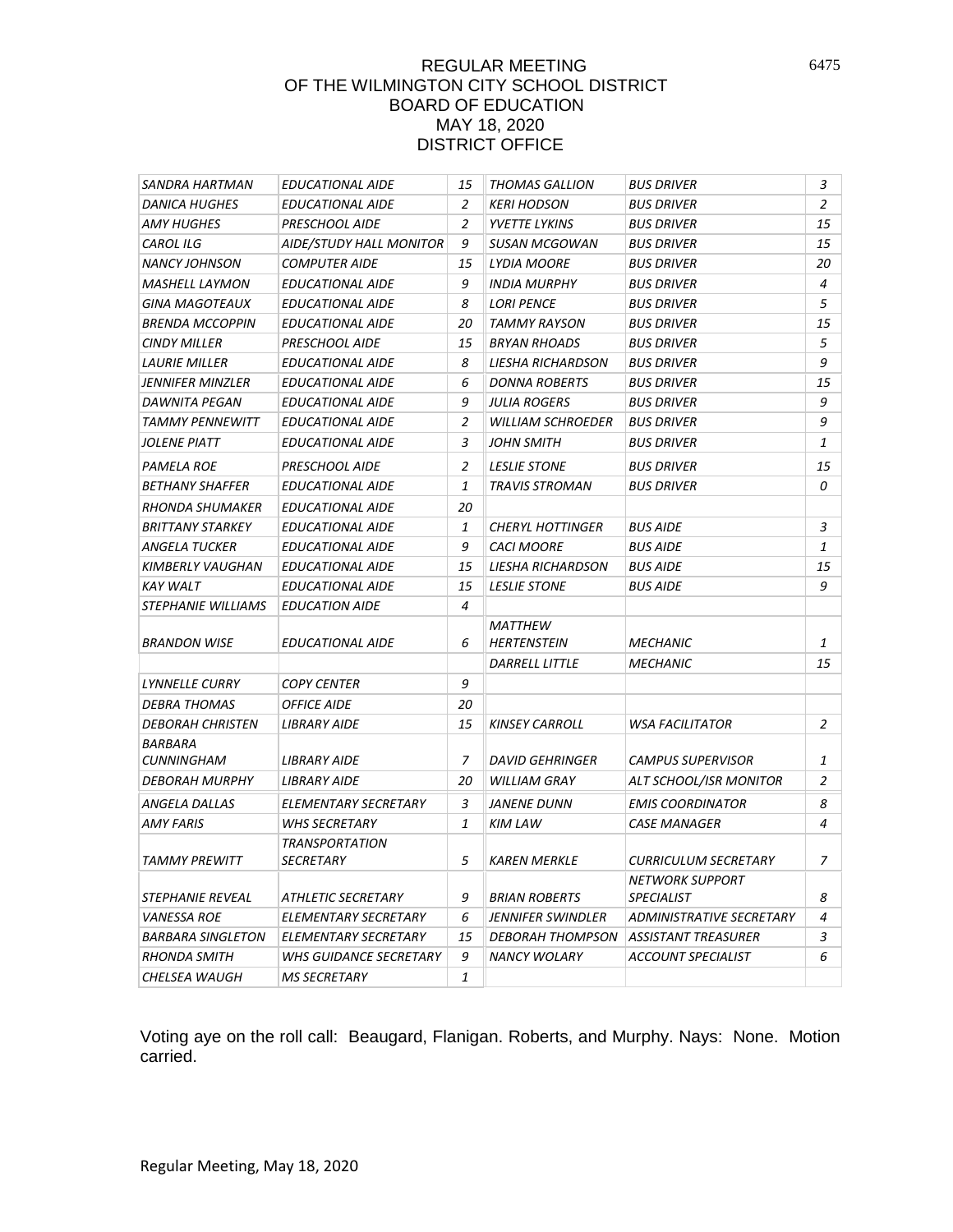#### **123-020 APPROVAL OF EMPLOYMENT / SUMMER LUNCH PROGRAM / 2020-21**

Motion by Beaugard, seconded by Flanigan to approve the following personnel for the summer lunch program positions beginning 5/22/2020 through 8/14/2020. Salary will be paid on an hourly basis at the employee's hourly rate:

| Linda Strider    | Subs: Diana Parks        |
|------------------|--------------------------|
| Cathy Maki       | <b>Stephanie Wheeler</b> |
| Chriselda Shanks | Melissa Taylor           |
|                  | Jana Mayer               |

Voting aye on the roll call: Beaugard, Flanigan. Roberts, and Murphy. Nays: None. Motion carried.

#### **124-020 APPROVAL OF EMPLOYMENT / SUBSTITUTE COOKS / 2020-21**

Motion by Beaugard, seconded by Flanigan to approve the following substitute cooks on an "as needed" basis for the 2020-21 school year at the Board approved substitute hourly rate of pay:

| Connie Barber        | India Murphy         |  |
|----------------------|----------------------|--|
| Ashley Brown         | <b>Tracey Porter</b> |  |
| Robyn Danku          | Jenny Shiveley       |  |
| <b>Connie Howard</b> | Linda Vantress       |  |
| Tanya LaMarr         | Sondra Weaver        |  |
| Dawna Mangan         | Shelly Williamson    |  |
| Jana Mayer           | Claudia Wilson       |  |

Voting aye on the roll call: Beaugard, Flanigan. Roberts, and Murphy. Nays: None. Motion carried.

#### **125-020 APPROVAL OF EMPLOYMENT / SUBSTITUTE CUSTODIANS / 2020-21**

Motion by Beaugard, seconded by Flanigan to approve the following substitute custodians on an "as needed" basis for the 2020-21 school year at the Board approved substitute hourly rate of pay:

| Lisa Sharp           |
|----------------------|
| Marvin Smith         |
| <b>Willard Smith</b> |
|                      |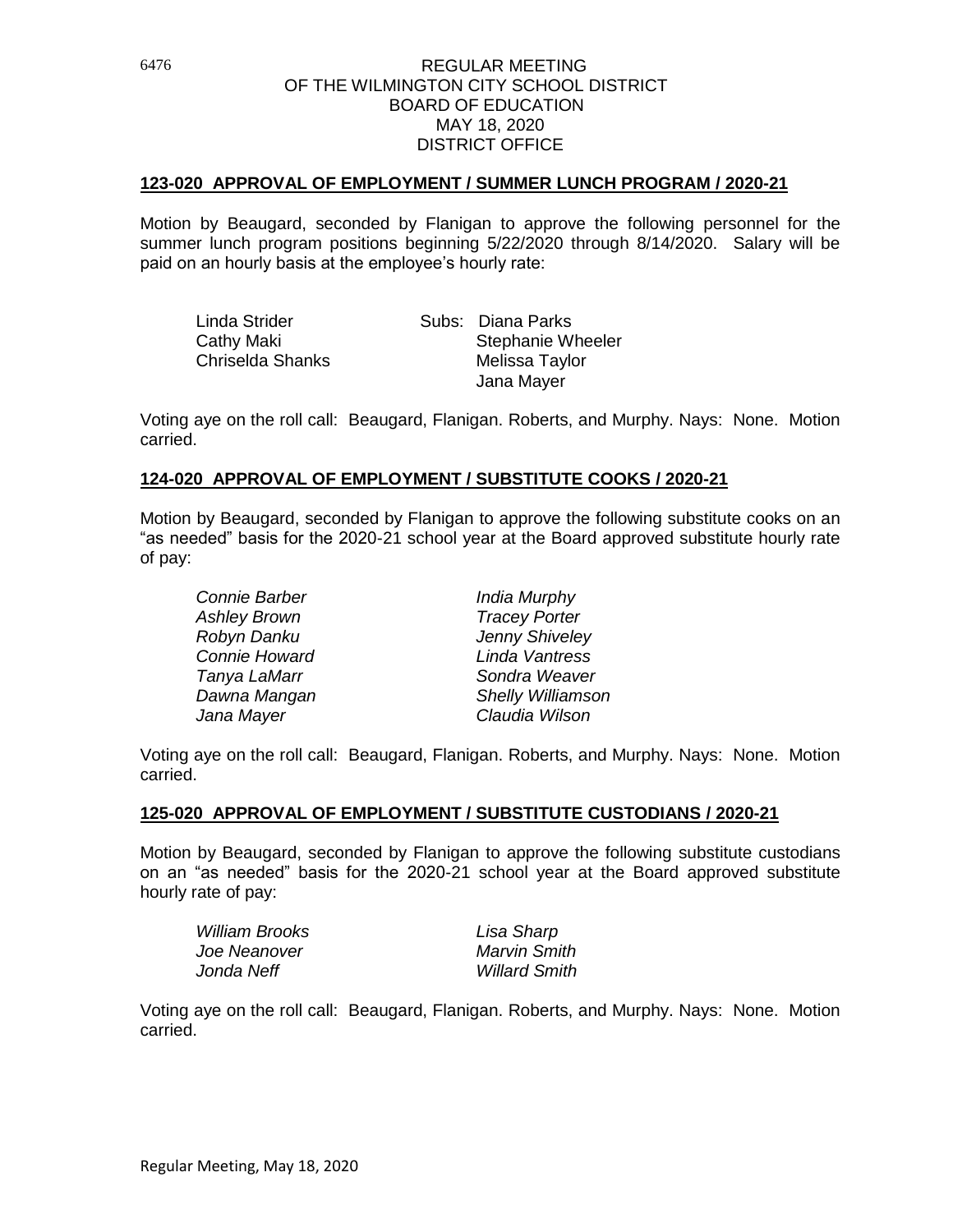#### **126-020 APPROVAL OF EMPLOYMENT / SUBSTITUTE SECRETARY / AIDES / 2020-21**

Motion by Beaugard, seconded by Flanigan to approve the following substitute secretary/aides on an "as needed" basis for the 2020-21 school year at the Board approved substitute hourly rate of pay:

*Katie Vaughan*

*Chastity Flanigan Judith Hatfield Dori Allen Brittany Logan Cathy Linkous Patricia Carrel Hailey McEvoy Andrea Tippett Jill Carrier Kendra McEvoy Denise Thompson Carla Clouser Connie McKinney Melissa Colley*

**Aides Secretaries Bus Aide Only**

*Cynthia Milligan Dan DeWall Stacey Nance Thomas Gallion Alexa Osborne James Gray Tracey Porter Katie Hottinger Deborah Sarkees Yvette Lykins Andrea Tippett Susan McGowan Kimberly Twine Lori Pence Joellen Vance Bryan Rhoads Kelley Vance Julia Rogers*

Voting aye on the roll call: Beaugard, Flanigan. Roberts, and Murphy. Nays: None. Motion carried

#### **127-020 APPROVAL OF EMPLOYMENT /SUBSTITUTE BUS DRIVERS / 2020-21**

Motion by Beaugard, seconded by Flanigan to approve the following as substitute bus drivers on an "as needed" basis for the 2020-21 school year at the Board approved substitute hourly rate of pay:

*Jill Carrier James Gray (Van) Katie Hottinger (Van)*

Voting aye on the roll call: Beaugard, Flanigan. Roberts, and Murphy. Nays: None. Motion carried.

#### **128-020 APPROVAL OF EMPLOYMENT / CROSSING GUARDS / 2020-21**

Motion by Beaugard, seconded by Flanigan to approve the following as crossing guards for the 2020-21 school year at the Board approved rate of pay:

*Marissa Eckley Jacqueline White Shayne McKeehan Ian "Nigel" Wood Ronnie Pierson*